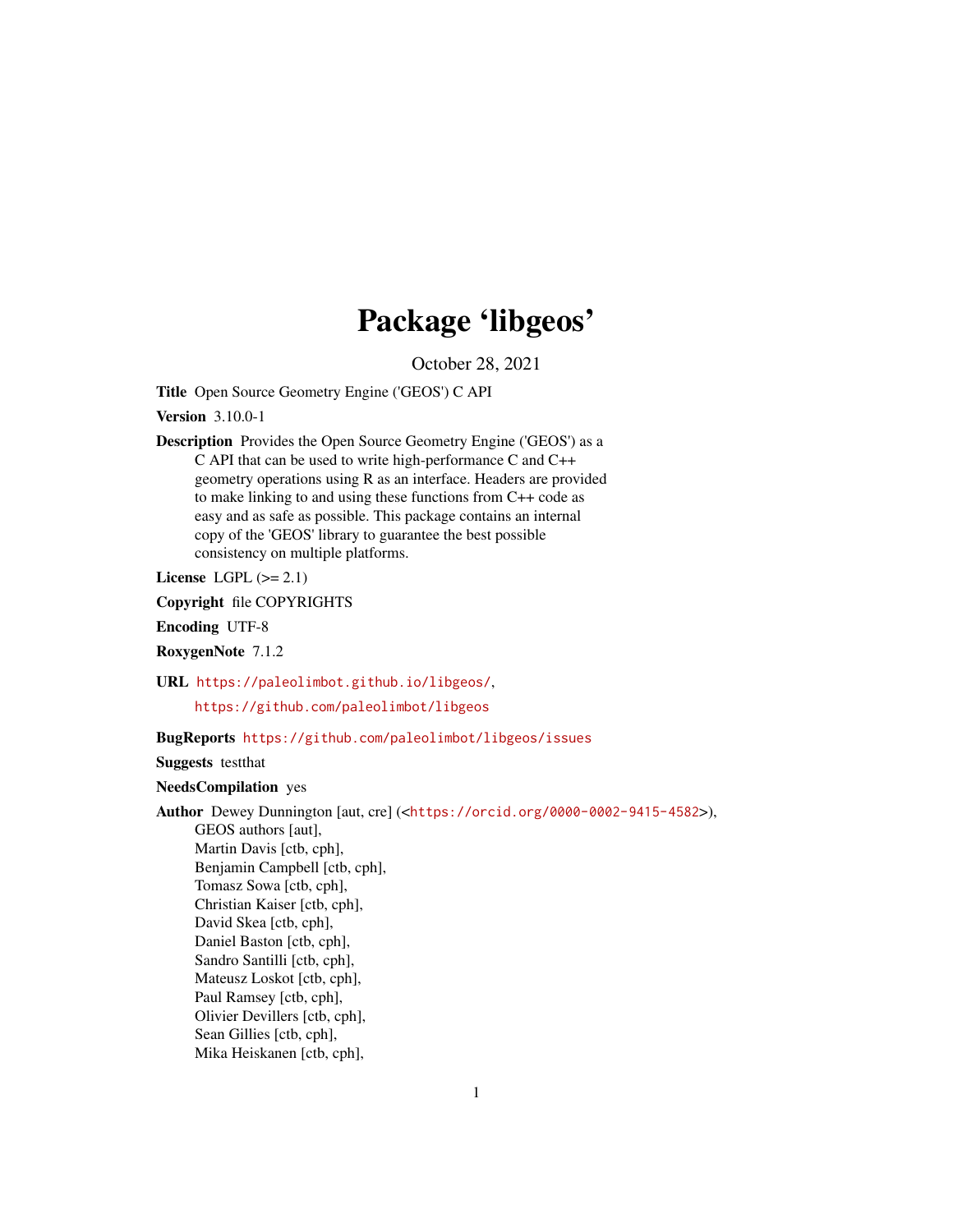<span id="page-1-0"></span>Safe Software Inc. [cph], Refractions Research Inc. [cph], Vivid Solutions Inc. [cph]

Maintainer Dewey Dunnington <dewey@fishandwhistle.net>

#### Repository CRAN

Date/Publication 2021-10-28 10:40:02 UTC

### R topics documented:

| Index |  |
|-------|--|

libgeos\_version *GEOS version information*

#### Description

GEOS version information

#### Usage

libgeos\_version()

#### Value

The version string returned by GEOSversion();

#### Examples

libgeos\_version()